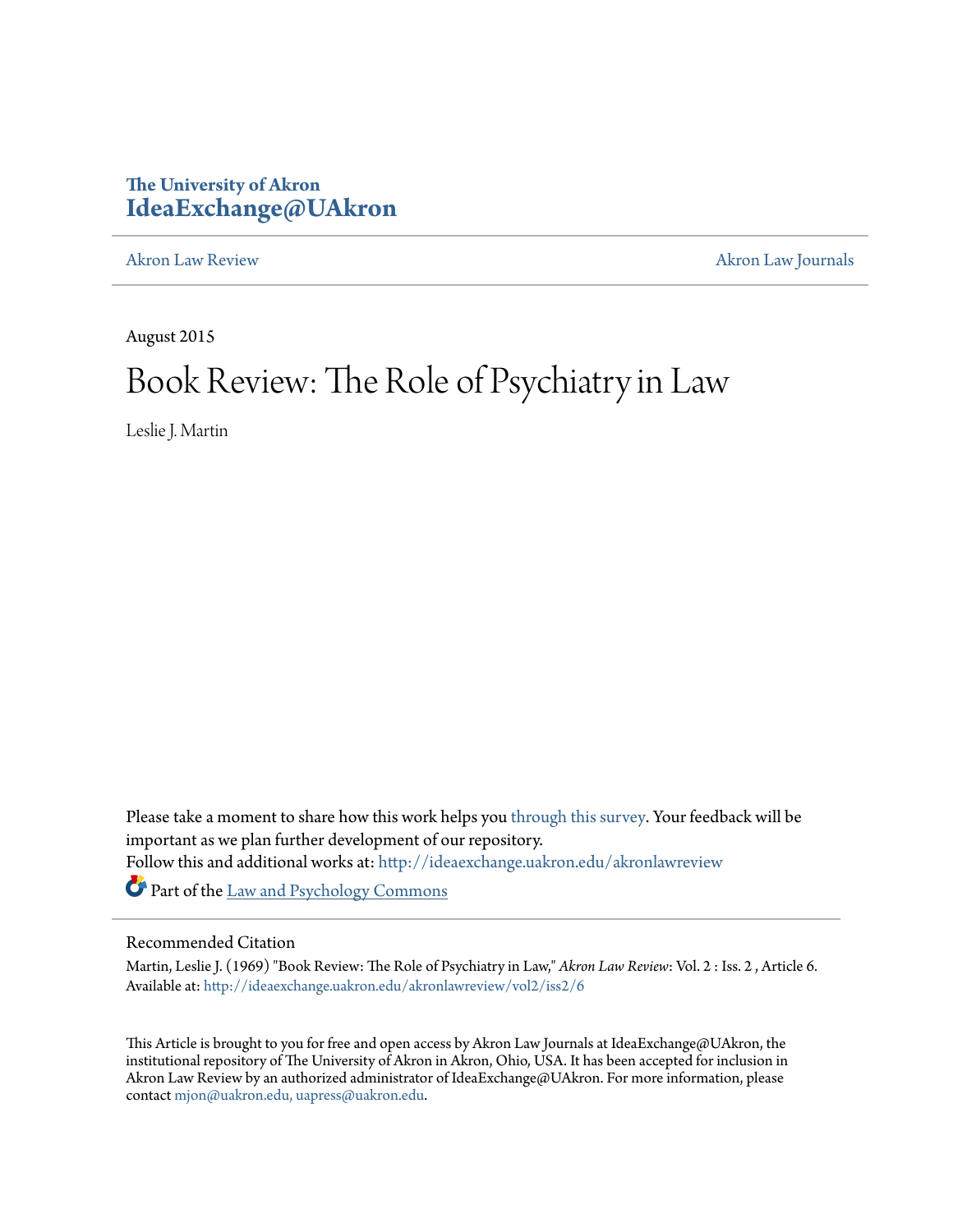142

### **BOOK REVIEW**

THE ROLE OF PSYCHIATRY IN LAW: By Manfred S. Guttmacher, M.D., Springfield, Illinois: Charles C. Thomas, 1968. Pp. 156.

If you ask the man on the street about his views on the criminal law, typically his response will include a commentary on some notorious crime. What impresses him most about that crime? Commonly his answer will be that he was amazed that the "murderer" was able to escape conviction by invoking the defense of insanity. This view is remarkably prevalent. It is the same view which led Queen Victoria to ask Parliament to formulate the rigid M'Naghten Rule in 1843.1 This test of insanity survives to the present day, perplexing many members of the legal profession and alienating most members of the psychiatric profession.

One of the earliest critics of the M'Naghten Rule was Sir Isaac Ray. This book is an in-depth treatment of the lectures of Dr. Manfred Guttmacher, an Isaac Ray lecturer on forensic psychiatry. As one would suppose, the main emphasis is on criminal law. Basically, the work deals with those services the psychiatrist may provide the courts and the bar in the administration of criminal justice. Lengthy discussion is devoted to: the tests of legal responsibility; lie detection and narco-investigation; competence to stand trial; testimony of the expert witness; testimonial credibility, and therapeutic penology.

It is gratifying to find an author from another professional discipline with such a firm and comprehensive understanding of criminal trial law. Dr. Guttmacher freely admits his professional prejudices and invites the reader to form his own conclusions. After describing the present trial system as a "sporting event, with leading counsel performing as opposing quarterbacks, relying whenever possible on surprise and trick plays," and chastizing the legal profession for the "narcissistic spirit which is characteristic of the adversary proceeding," and ultimately characterizing the law as a "ritual which tends to give way to form, and form to indurated dogma," Dr. Guttmacher points out that "any attempt to bring a scientific discipline into the ritual has been

**I Pp.** 25-26. The Parliamentary consideration which resulted in the formulation of this rule was occasioned by the decision in *M'Naghten's Case,* **10 Cl.** and F. 200, **8** Eng. Rep. **718** (1843).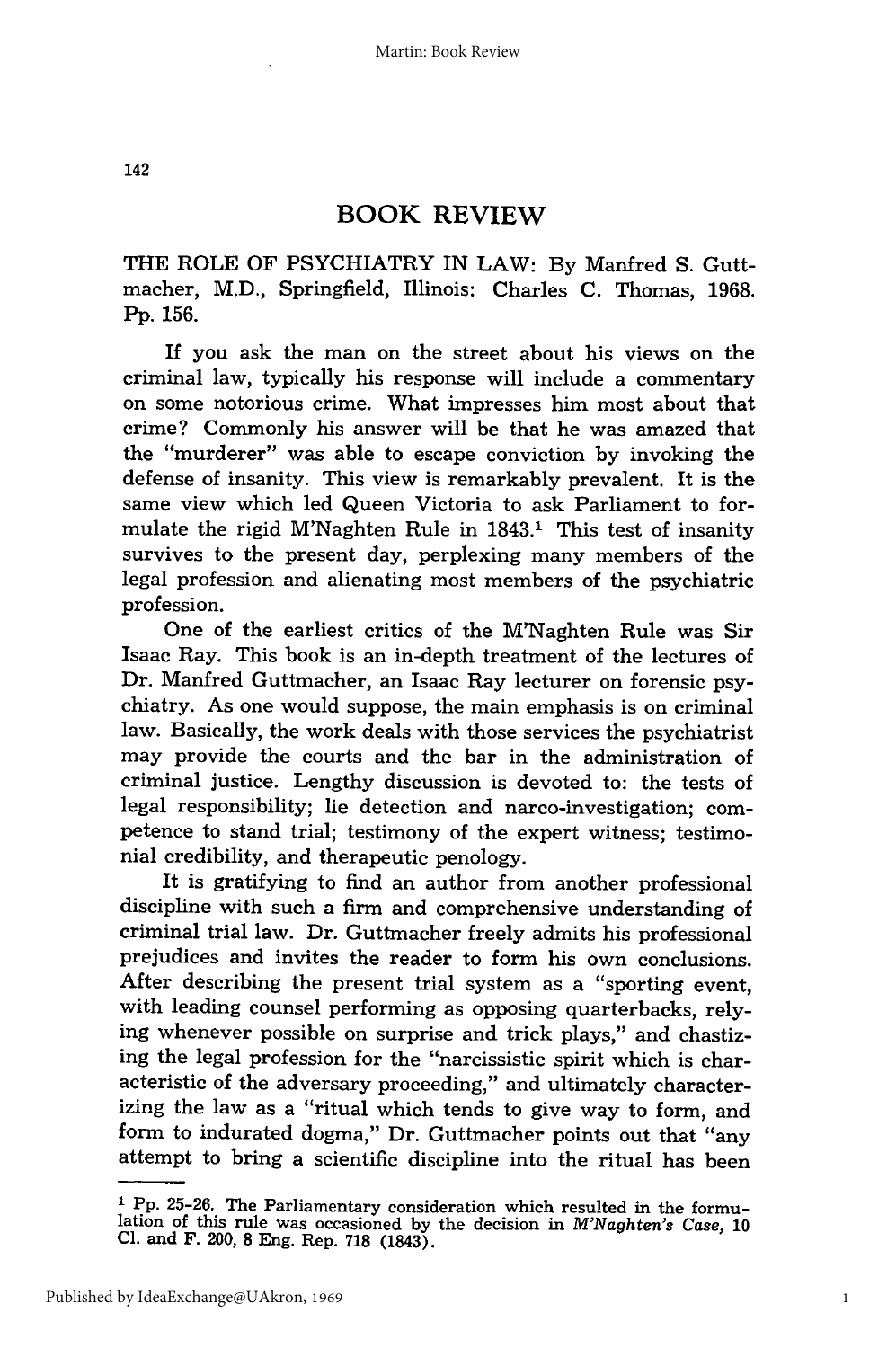#### BOOK REVIEW

and will be met with resistance."<sup>2</sup> Such critical statements as these are inspired by the author's vehement opposition to the legal profession's use of the M'Naghten Rule. Dr. Guttmacher vigorously objects to the lawyer's apparent need for the "images of certainty" provided by the M'Naghten Rule, and he forcefully advocates the superiority of Justice Bazelon's Durham Rule, which he contends "most nearly meets the current concepts of psychiatry and is ideally adaptable to future psychiatric progress." **3**

The author undertakes an analysis of "episodic dyscontrol" or "catathymic crisis," better known as temporary insanity. He provides extensive case studies of a Mrs. "H" and of Jack Ruby, who represent clinical examples of this derangement (which Henry Weihofen once defined as a "supposed form of disorder frequently encountered in the courtroom, though not elsewhere . . ."<sup>4</sup>). Dr. Guttmacher had an opportunity to interview and analyze Jack Ruby for the government, and his examination has led him to conclude that Ruby felt compelled to kill Lee Harvey Oswald in order to preserve his sanity:

The ego in distress often thinks in primitive language, in primary-process terms. According to this, the ego would rather kill than be killed, or, what amounts to the same thing, suffer a completely disruptive disintegration. Thus, murder is frequently committed, according to our theory, to preserve sanity.<sup>5</sup>

Dr. Guttmacher gives considerable attention to the related concepts of social responsibility, irresistible impulse, and diminished responsibility. This last concept, though not widely accepted in the United States, is given detailed psychiatric and legal analysis by the author. One reads this section with added interest, realizing that diminished responsibility will probably constitute a major part of the defense in the case of Sirhan Sirhan, the Jordanian accused of assassinating the late Senator Robert F. Kennedy.

The author feels that rigidly structured laws force the psychiatrist, through the use of "insanity" tests, to greatly oversimplify the intricacy and complexity of his science. He says:

<sup>2</sup> P. 12, quoting with approval from P. Roche, *The Criminal Mind* 66 (1958).

**<sup>3</sup>** P. 154.

**<sup>4</sup>** P. **57.**

**<sup>5</sup>** Pp. 72-73.